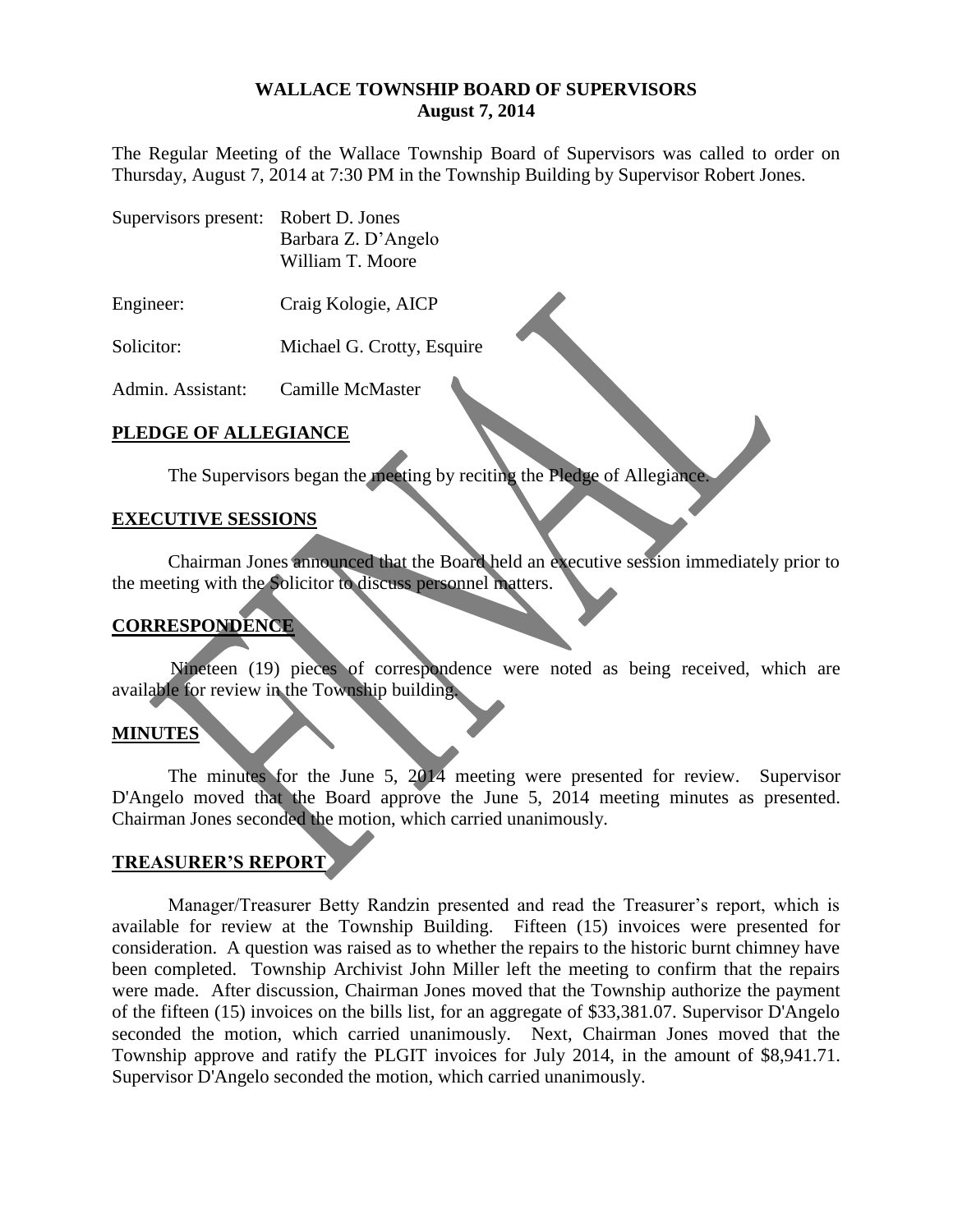## **PENNSYLVANIA STATE POLICE**

Chairman Jones presented the report of the Pennsylvania State Police. Thirty-two (32) incidents were noted as having occurred in July. A copy of the report is available at the Township building.

### **GLEN MOORE FIRE COMPANY**

GMFC Captain Mike King provided the report on behalf of the GMFC. He noted that the GMFC responded to thirty-one (31) calls for the month of July, one (1) of which was in Wallace Township. The Board and public again thanked the Fire Company for their participation in Community Day.

# **WESTWOOD AMBULANCE/ELVERSON AMBULANCE**

No report. **EMC** No report. **DARC** No report. **PARK AND RECREATION COMMISSION**

Rebecca Cesarz provided the report of the P&R Commission. She provided a recap of the Community Day activities and noted that movie night (The Lego Movie) is set for September 6, 2014. A discussion was also held as to the concert in the park to be planned for September 20<sup>th</sup>. Mrs. Cesarz provided a quote from music manager to supply three bands, which play all original music. She indicated that she would forward samples of their music for review. Also, the Board requested that she provide detail as to whether a deposit is required, which the Board noted that it would consider at its August 21, 2014 meeting. Mrs. Cesarz also noted that an individual has volunteered to be on the Committee (Michelle Cleaver), and the Board indicated that they would interview her in the near future. Lastly, a discussion was held as to the meeting schedule for the Committee for 2015.

## **HISTORICAL COMMISSION/TOWNSHIP ARCHIVIST**

HC Member Bonnie Radford provided the report of the Commission. The HC is continuing to research plaques to offer to the homes within the Glenmoore Historic District. A newsletter article by the HC has been prepared about a historic springhouse. Lastly, the HC thanks the Board for moving forward on the repairs to the burnt chimney.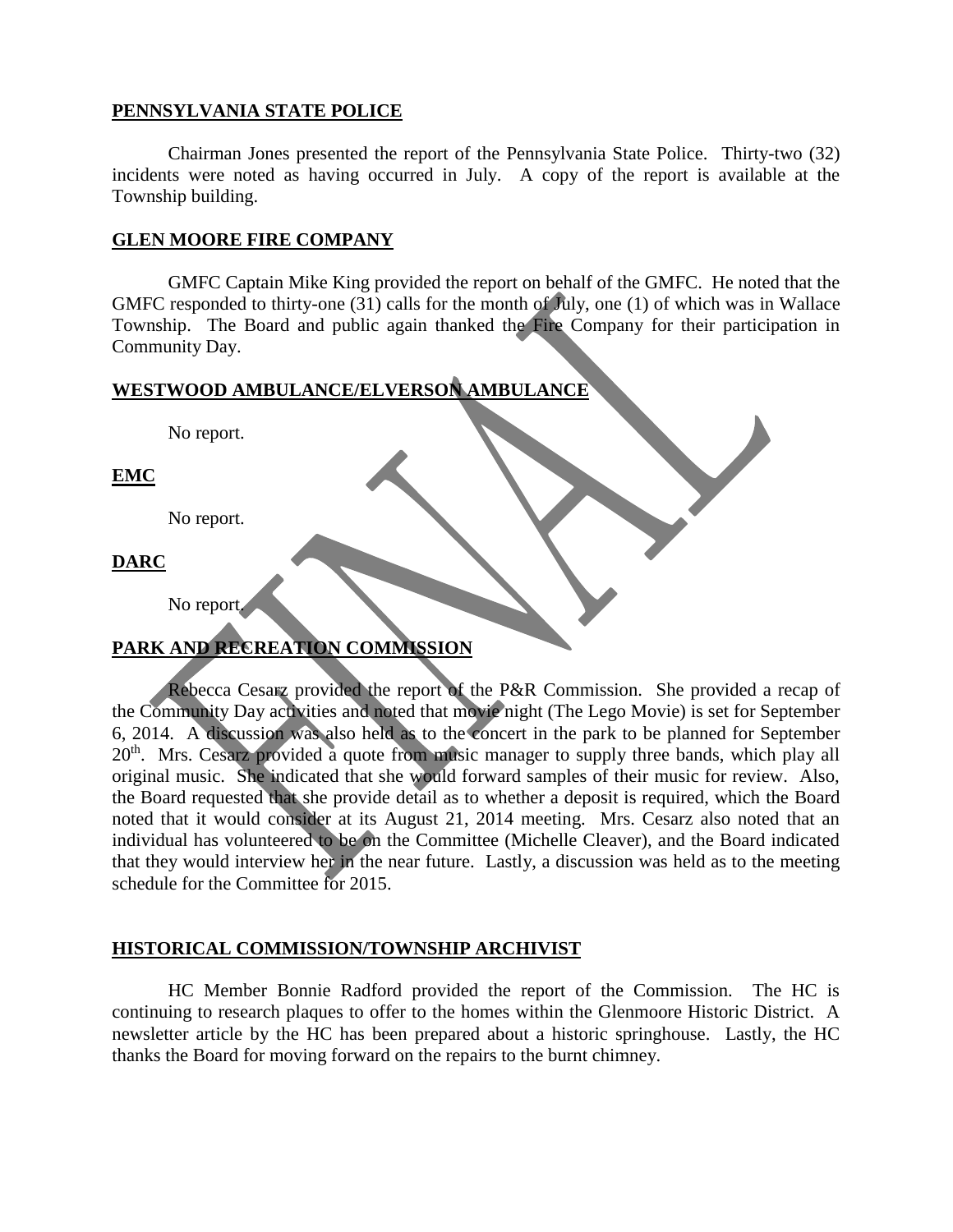Township Archivist, John Miller, provided a report. Several donations were recently made to the Township archives, including from Sandy Brennan, Supervisor Bill Moore and the Reeves family. Mr. Miller further requested authorization to purchase additional archival supplies in an amount not to exceed \$100. After discussion, Chairman Jones moved that the Township authorize the purchase of archival sleeves, folders and other supplies in an amount not to exceed \$100. Supervisor D'Angelo seconded the motion, which carried unanimously. Next, Mr. Miller noted that an article from the Daily Local News from 1916 was located in the archives. It does not contain any references to the Township, and Mr. Miller suggested that it be donated to the County for its historical archives. After discussion, Chairman Jones moved that the Board authorize donating the 1916 Daily Local News article to the Chester County Historical Society. Supervisor D'Angelo seconded the motion, which carried unanimously.

#### **TRAILS PRESERVATION BOARD**

Dorothy Kirk was present on behalf of the Trails Preservation Board. A discussion was held as to the various aspects of the trail system within the Highspire Estates subdivision. Additionally, Ms. Kirk inquired as to the trail system within the Brandywine Hill subdivision that was conveyed to the Township. The Board directed Solicitor Crotty to review the issue.

## **EAC**

No report.

# **GLENMOORE VILLAGE ENHANCEMENT COMMITTEE**

John Miller provided an update on the efforts of the Committee. A discussion was held as to the trail options and property owned by the Authority, and it was noted that the County is performing an independent survey of portions of the Struble Trail, which might provide insight/guidance as to the walking path options through the Village for the Township and residents to consider.

## **AUTHORITY**

Supervisor D'Angelo noted that the Authority has retained a secretary.

#### **PLANNING COMMISSION**

Supervisor Moore provided an update as to the Planning Commission. It reviewed the lot line change application for the Robinson tract, ultimately recommending that it be approved. Solicitor Crotty provided a form of decision for the Board to consider. After discussion, Chairman Jones moved that the Township approve the Robinson Minor Subdivision plan application pursuant to the form of decision presented by the Solicitor. Supervisor D'Angelo seconded the motion, which carried unanimously. At this point in the meeting, a break was held to allow the Board to execute the Plans and Decision.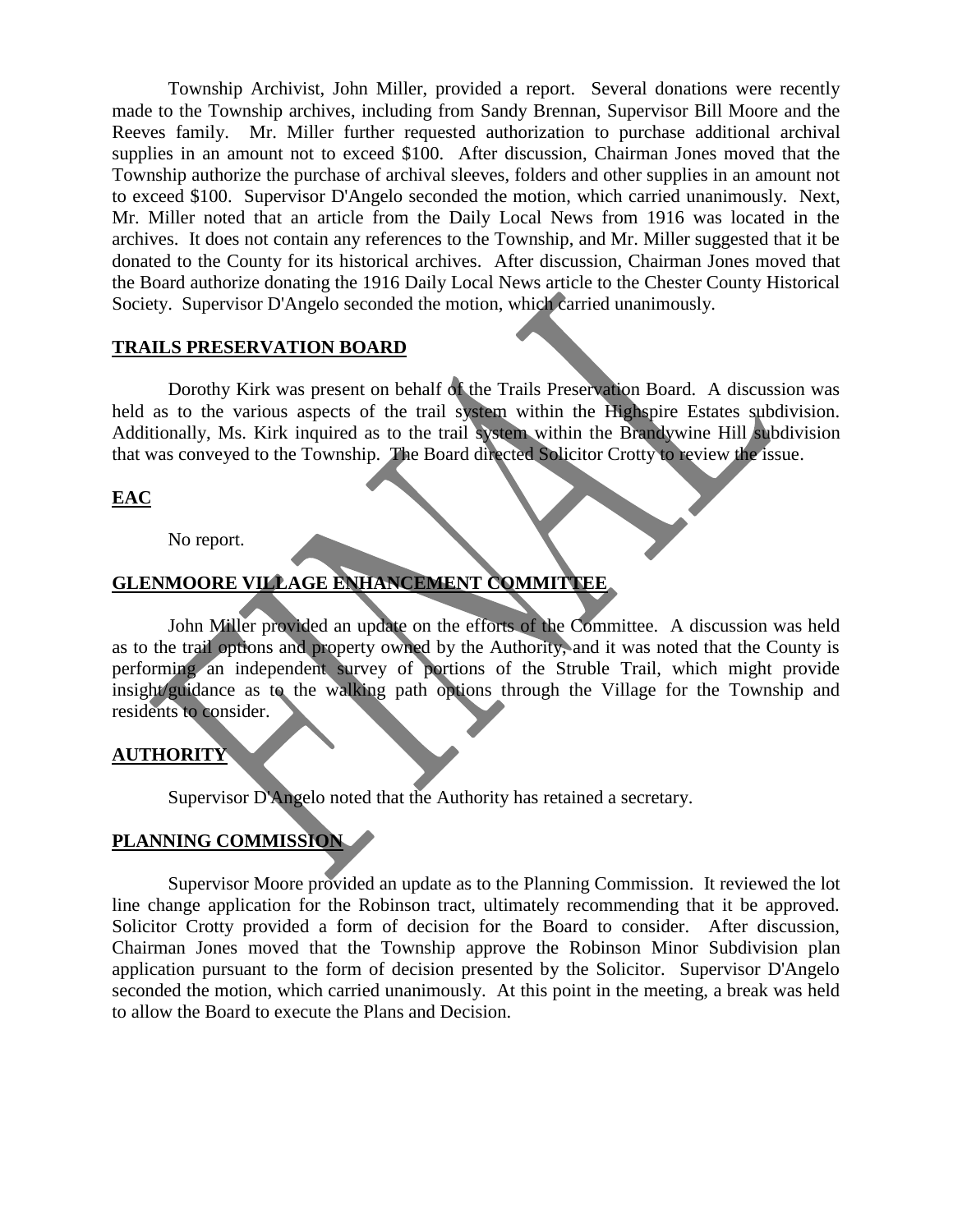## **Public Comment**

Public comment was accepted out of order pursuant to the request of a resident.

- a. 39 McConnell Drive: Several residents commented on the state of disrepair of 39 McConnell Drive. Chairman Jones requested Solicitor Crotty to provide an update as to the Township's efforts in this regard. Solicitor Crotty noted that the Zoning Officer/Code Officer cited the property as being in violation of the property maintenance code and separately posted the residence as being unfit for human habitation. Solicitor Crotty further noted that the property is undergoing a foreclosure. He contacted counsel for the homeowner and counsel for the bank. Counsel for the homeowner did not respond, but counsel for the bank advised that it would be submitted to the bank's property maintenance unit to address.
- b. Springton Manor Elementary School Zone Sign: Madelyn Morley and her mother provided an update and good news as to the efforts to obtain PennDOT approval of a flashing school zone sign in front of Springton Manor Elementary School. As a result of Ms. Morley's persistent efforts, PennDOT approved the request. The Board commended Ms. Morley on the success in obtaining the approval. After discussion, Chairman Jones moved that the Board approve the Resolution to authorize the application for the traffic control sign installation. Supervisor D'Angelo seconded the motion, which carried unanimously.

## **OLD BUSINESS**

- a. VPP Grant Comprehensive Plan: No update.
- b. Indiantown Schoolhouse: Supervisor Moore noted that he and John Miller were in the process of setting up a meeting with a consultant to discuss options for the flooring replacement in the schoolhouse.

#### **NEW BUSINESS**

- a. Bid Opening Maintenance Building Repairs: Solicitor Crotty opened the three (3) bids received for the repairs to the Maintenance Building (submitted by Donald E. Reisinger, Inc., McComsey Builders, and Old Philadelphia Associates, Inc.). The lowest bid was submitted in the amount of \$91,950. After discussing various options for repairing the roof and siding issues in the maintenance building, the Board tabled consideration of the bids.
- b. Bid Opening Marshall Road Repairs: It was announced that no bids were received for the repairs to Marshall Road.
- c. Bid Opening Dump Truck: Solicitor Crotty opened the two (2) bids for the dump truck being sold by the Township. The highest bidder was Harlan Construction Company, in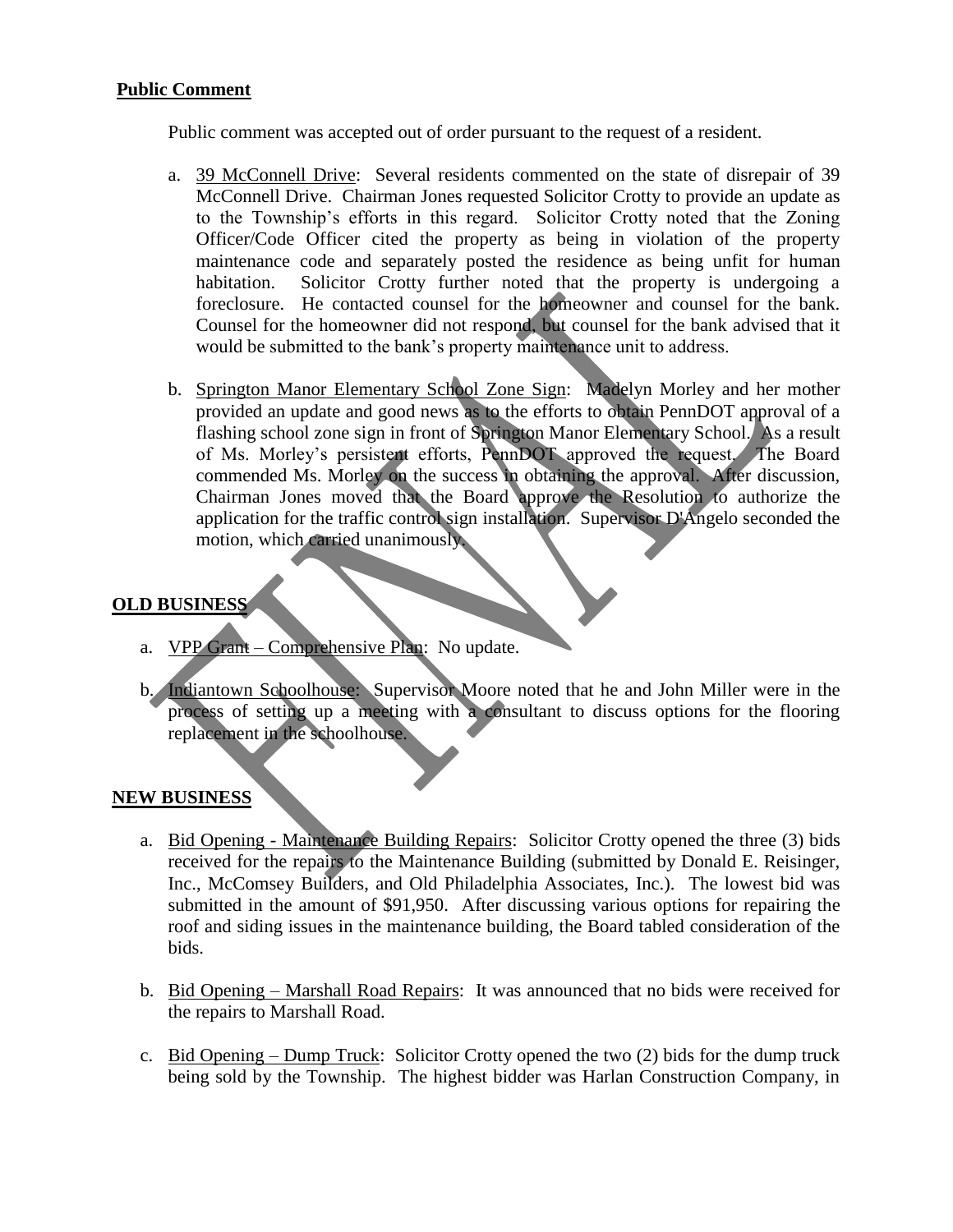the amount of \$3,500. After discussion, Supervisor Moore moved that the Township award the bid for the sale of the 1996 Ford dump truck to Harlan Construction Company in the amount of \$3,500. Supervisor D'Angelo seconded the motion, which carried unanimously.

- d. Property Maintenance Code: Supervisor Moore noted that the International Property Maintenance Code did not appear appropriate in many of the ways that it was being applied by the Code Officer. A discussion was held as to the Township adopting a revised Property Maintenance Code that is more appropriately tailored to the character of the Township, which the Solicitor was directed to prepare for consideration.
- e. Deer Hunting: Manager/Treasurer Randzin announced that an updated Deer Hunting Application form has been prepared for the Township. Additionally, four applications were received. After discussion, Chairman Jones moved that the Board approve the hunting applications for the Township Community Park for Steven S. Swarcheck, Sally M. Fedon, Jason C. Fedon and Duane Hammond. Supervisor D'Angelo seconded the motion, which carried unanimously.
- f. Brandywine Hill Offer of Dedication: Rouse Chamberlin previously offered the road improvements within Brandywine Hill for dedication to the Township. The Township Engineer reviewed the improvements and provided a written recommendation that the request be denied at this time due to a variety of open punchlist items. After discussion, Chairman Jones moved that the Township reject the offer of dedication pursuant to the Township Engineer's review letter dated August 7, 2014. Supervisor D'Angelo seconded the motion, which carried unanimously.
- g. Roadside Mowing: Chairman Jones moved that the Board authorize and approve the Roadside Boom mowing to be done by Trego Enterprises in the amount of \$458. Supervisor D'Angelo seconded the motion, which carried unanimously.
- h. Building Rental Requests: Manager/Treasurer Randzin noted that two requests for the use of the building were received: a request from the Valley Garden Club (on behalf of a resident on Indian Run Road) and a request from the East Brandywine/Downingtown MOM's Club (on behalf of a non-resident). After discussion, Chairman Jones moved that the Board approve the rental request from the Valley Garden Club on August  $26<sup>th</sup>$ , at 10:00 a.m. Supervisor D'Angelo seconded the motion, which carried unanimously. With respect to the MOM's club, it was noted that, pursuant to the Township's building rental policy, rentals are not available to non-residents. Additionally, as the request is to hold a recurring, monthly meeting, an additional application fee is required. Moreover, the time requested (the  $3<sup>rd</sup>$  Monday of each month) is outside of Township office hours, which would require an additional charge. Manager/Treasurer Randzin noted that she would follow up with the requester as to these issues.
- i. PAMA 55<sup>th</sup> Annual Conference: Manager/Treasurer Randzin noted that the annual conference of the Pennsylvania Association of Municipal Administrators is scheduled for August 13 – 15. The Township was able to secure a grant for Camille McMaster to attend. Therefore, the only cost to attend the banquet would be \$45. After discussion,